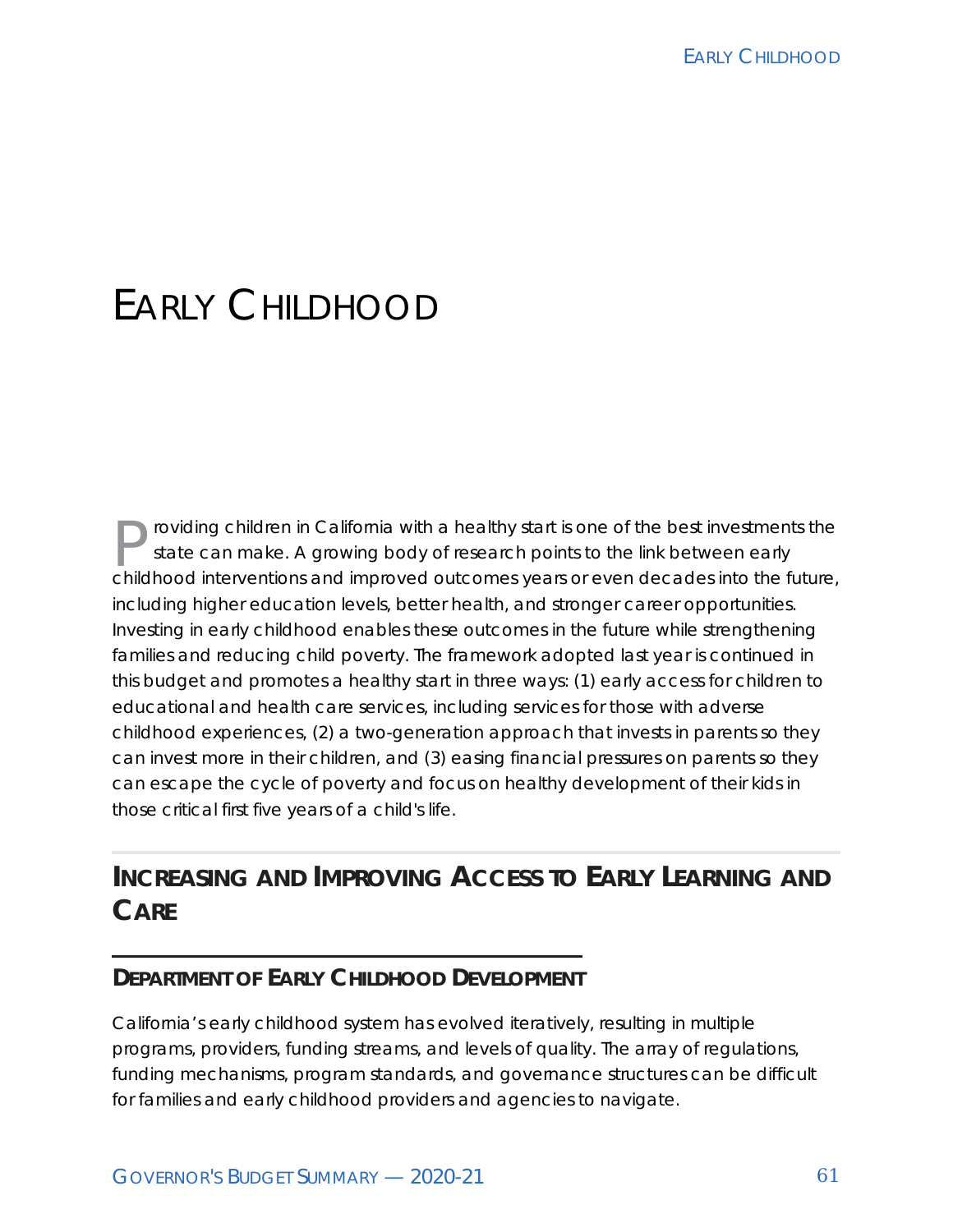The Budget proposes to establish the Department of Early Childhood Development under the California Health and Human Services Agency (CHHS) effective July 1, 2021, to promote a high-quality, affordable, and unified early childhood system that improves program integration and coordination with other major programs serving young children. Consolidating child care funding streams and programs under a single system of state administration, in partnership with the Department of Education, which will continue to administer the State Preschool Program, and the State Board of Education, will create a coherent system of early childhood administration and maximize investments in high-quality early childhood programs for low-income children, their families, and the workforce.

The Budget includes \$8.5 million General Fund to establish a transition team at CHHS and will support staffing at the Department of Human Resources, CHHS, and the Department of Social Services to carry out child care collective bargaining activities pursuant to Chapter 385, Statutes of 2019 (AB 378).

### **MASTER PLAN FOR EARLY LEARNING AND CARE**

The 2019 Budget Act included \$5 million one-time General Fund for a long-term strategic plan to provide a roadmap to universal preschool and a comprehensive, quality, and affordable child care system. The Master Plan for Early Learning and Care, administered by the Secretary of the Health and Human Services Agency, will examine ways the state can leverage public/private partnerships to fiscally sustain a universal preschool system and expanded child care system, determine high-need child care and preschool areas, contemplate changes to the current reimbursement rate system, and consider the impact of market rate changes on the cost of child care for unsubsidized families.

Final recommendations and findings from the Master Plan will be submitted by October 1, 2020.

In addition, to the Master Plan, the Administration has established the Early Childhood Policy Council, an advisory body that includes parents, providers, and relevant state agencies. The 2019 Budget Act also made major investments in data systems that integrate statewide provider and recipient information for the state's subsidized early learning and care programs.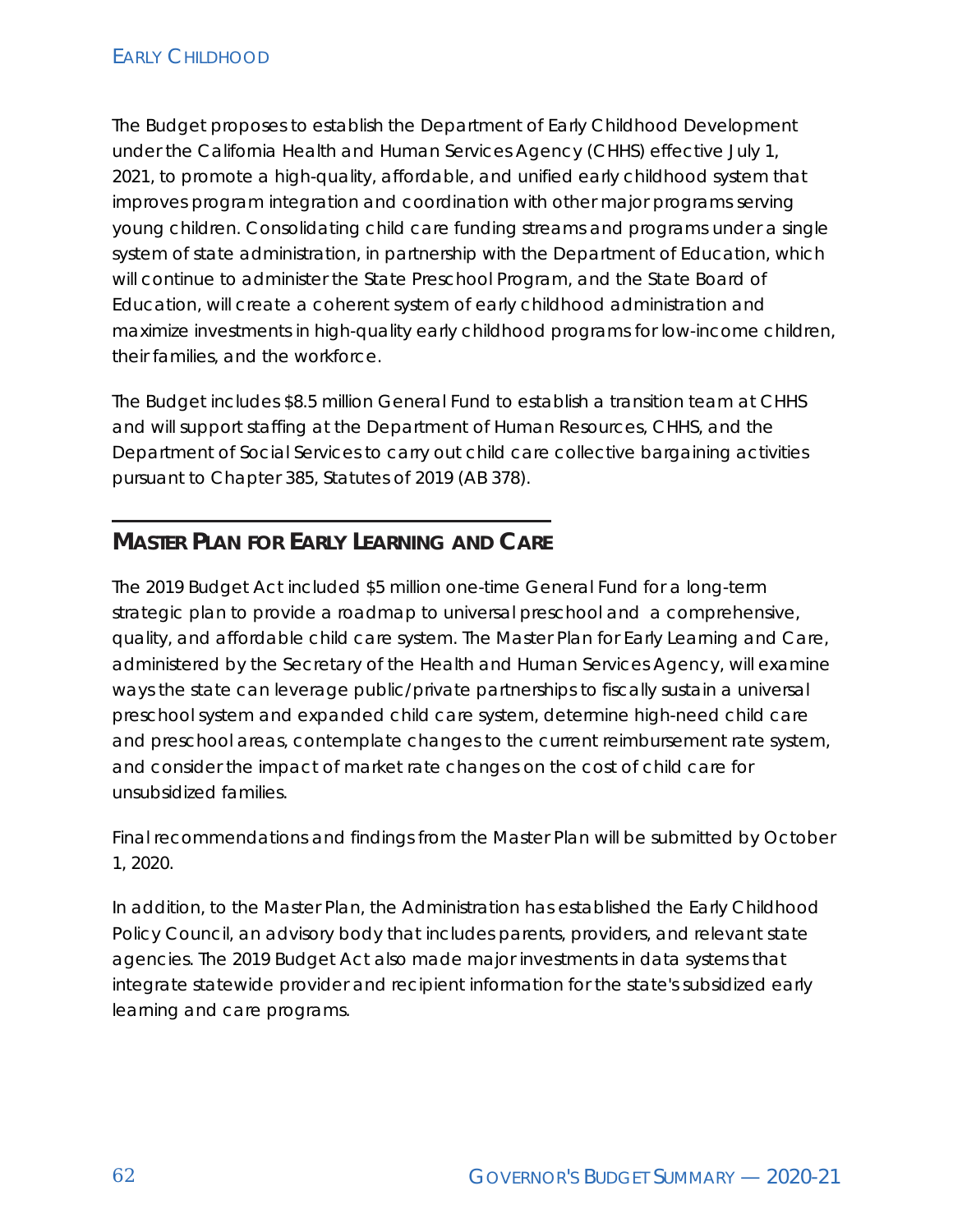### **SUBSIDIZED CHILD CARE**

The 2019 Budget Act expanded child care for 9,400 children in the Alternative Payment Program and 3,000 children in the General Child Care Program. The 2019 Budget Act also included major expansions to access in the CalWORKs Stage 1 child care system by determining eligibility for a 12-month period and increasing access to the Emergency Child Care Bridge Program for Foster Children. Additionally, the 2019 Budget Act invested \$440 million to expand and improve child care facilities and invest in workforce development.

Building upon these investments, the Budget proposes the following increases for child care access:

- CalWORKs Stages 2 and 3 Child Care—A net increase of \$53.8 million non-Proposition 98 General Fund to reflect changes in CalWORKs child care cases, specifically a reduction in projected caseload in Stage 2 offset by an increase in projected caseload in Stage 3. Total costs for Stage 2 and 3 are \$588 million and \$583.1 million, respectively.
- General Child Care Slots—\$50 million ongoing funding from the Cannabis Fund to support over 3,000 General Child Care slots previously funded with General Fund, and an additional \$10.3 million Cannabis Fund for an increase of 621 General Child Care slots.

#### **UNIVERSAL PRESCHOOL**

An Administration priority is that all children, regardless of family income, have access to a high-quality preschool program before they begin kindergarten. The Budget continues the Administration's commitment to full-day, full-year access to State Preschool for all eligible low-income four-year-olds. Specifically, the Budget proposes an increase of \$31.9 million in 2020-21 and \$127 million ongoing non-Proposition 98 General Fund to support an additional 10,000 State Preschool slots at non-local educational agencies beginning April 1, 2021.

#### **FULL-DAY KINDERGARTEN AND PRESCHOOL FACILITIES EXPANSION**

The 2018 and 2019 Budget Acts included a total of \$400 million one-time non-Proposition 98 General Fund for eligible school districts to construct new, or retrofit existing, facilities to expand access to full-day kindergarten programs. Of this amount,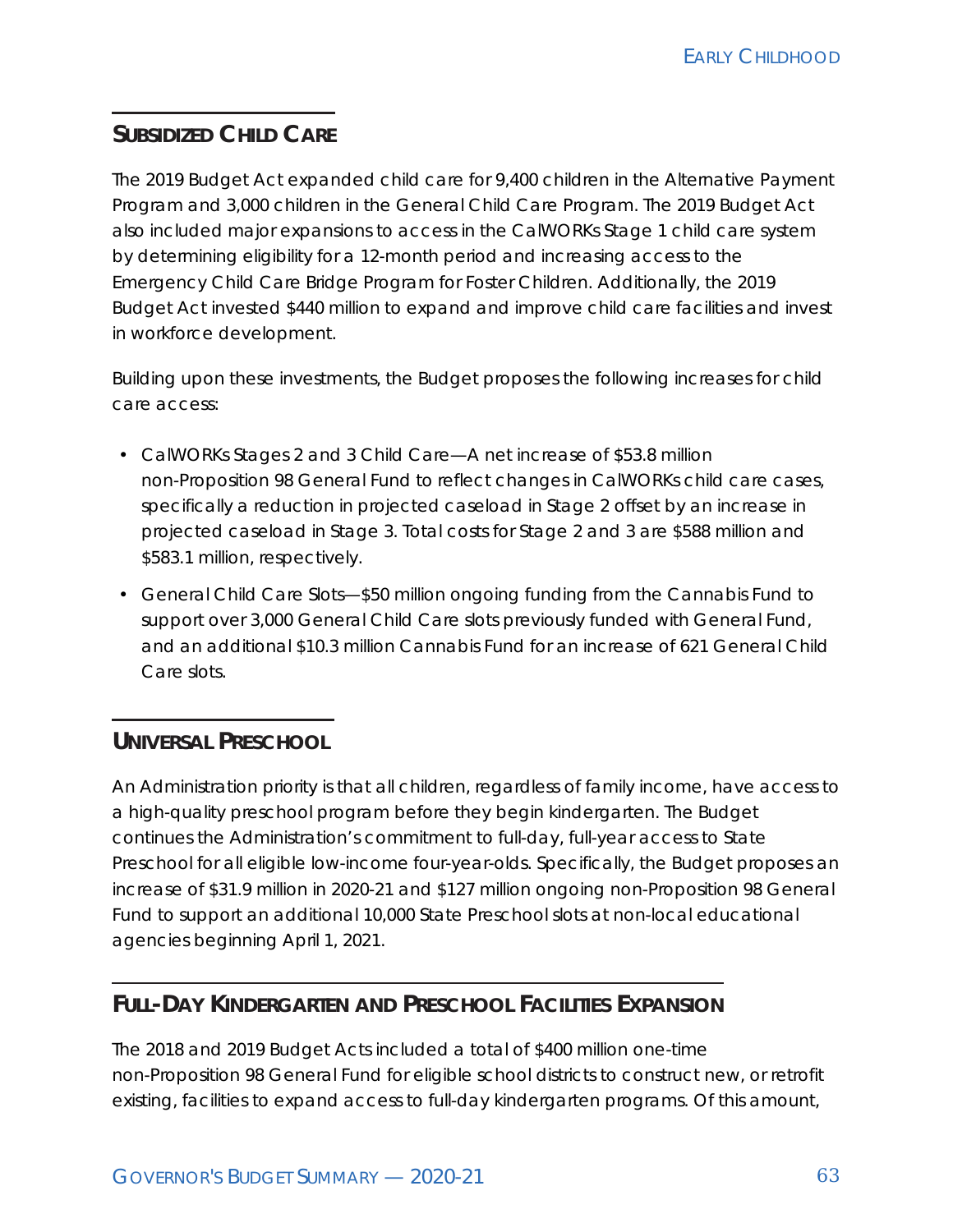#### **EARLY CHILDHOOD**

roughly \$300 million remains available to support the goal of converting existing part-day kindergarten programs to full-day programs. As referenced in the K-12 Education chapter, the Budget proposes dedicating a portion of these funds to support the construction of preschool facilities that increase access to early education for young children on school campuses.

The 2018 and 2019 Budget Acts included a total of \$177 million to support the Inclusive Early Education Expansion Program, which provides funding to local educational agencies to construct or modify preschool facilities to serve students with exceptional needs or severe disabilities. As referenced in the K-12 Education chapter, the Budget also includes \$75 million Proposition 98 General Fund to further support this program.

Chapter 530, Statutes of 2019 (AB 48) placed a \$15 billion general obligation bond—the Public Preschool, K-12, and College Health and Safety Bond Act (Act) of 2020—on the March 3, 2020 ballot for consideration by the voters. AB 48 authorizes school districts to use facilities grant funding to support the construction and modernization of school district operated preschool facilities located on school campuses. If the Act is approved, the Administration will propose statute authorizing the State Allocation Board to provide a new construction or modernization per-pupil grant enhancement to local educational agencies proposing to construct or modernize facilities to expand preschool programs on school campuses. Participants would be required to use the applicable facility to expand the number of preschool students served by the local educational agency consistent with current preschool staffing standards.

### **EARLY CHILDHOOD HEALTH AND WELLNESS**

The 2019 Budget Act included funding for expanded developmental screenings for children, trauma screenings for children and adults, and provider training for trauma screenings. Research shows that individuals who experienced adverse childhood experiences are at greater risk of heart disease, diabetes, and premature death. Identifying cases of trauma in children and adults and providing treatment can lower long-term health costs and support individual and family wellness and healing.

Nearly one-third of the state's population, and approximately 45 percent of new mothers, receive Medi-Cal benefits. In an effort to bolster early childhood supports and reduce health disparities for low-income families, the 2019 Budget Act included a major expansion to the CalWORKs Home Visiting Program, the California Home Visiting Program, and the Black Infant Health Program, including the California Perinatal Equity Initiative.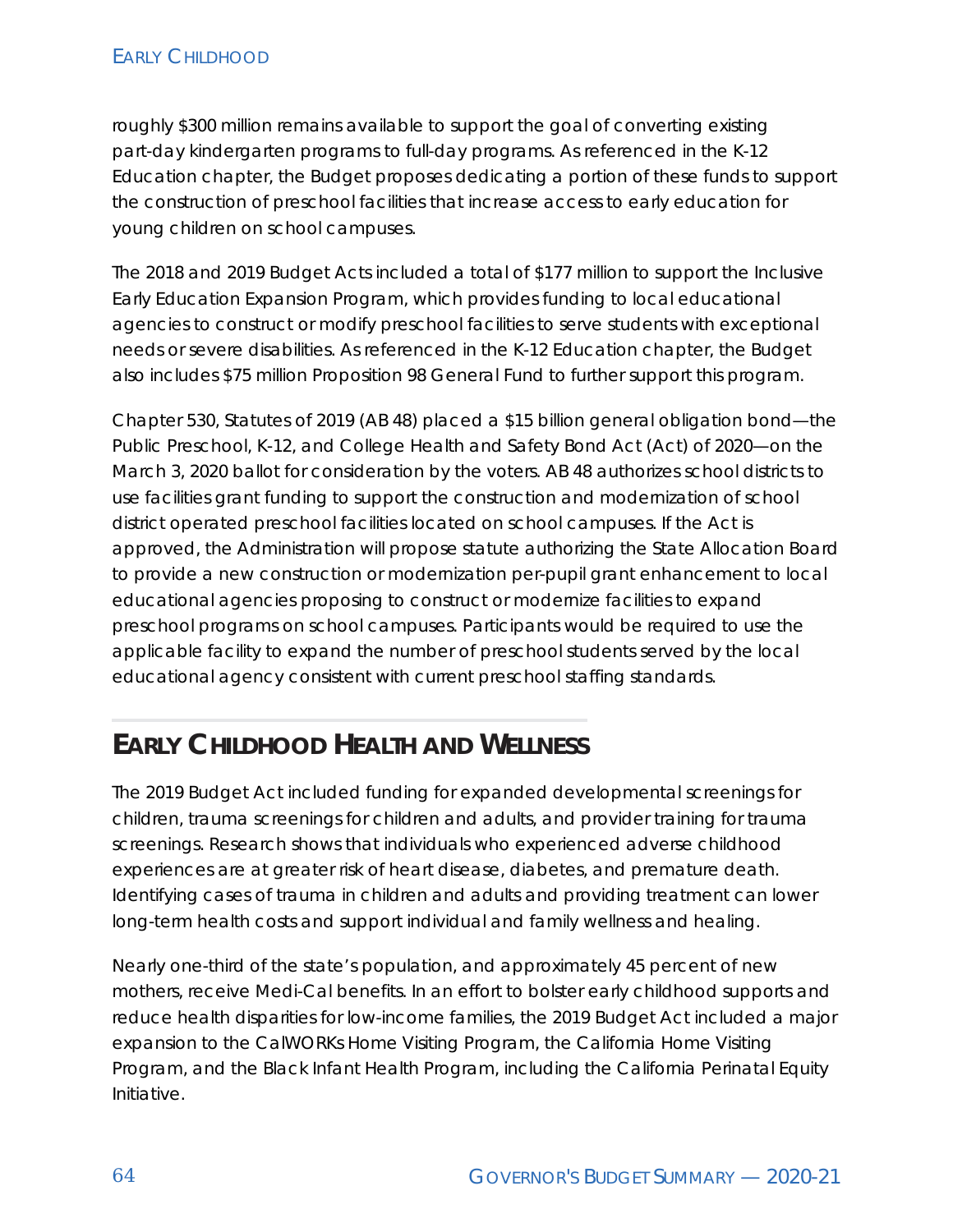The Budget builds on the initiatives outlined above through the Medi-Cal Healthier California for All initiative, which is designed to move Medi-Cal to a more consistent and seamless system that focuses on outcomes and prevention. This initiative will improve services to children in the foster care system.

The Budget also includes \$10 million one-time General Fund for the development of an adverse childhood experiences cross-sector training program that will be accredited by the Office of the Surgeon General, as well as a statewide adverse childhood experiences public awareness campaign. The Surgeon General has set a bold goal of cutting adverse childhood experiences and toxic stress in half in a generation through raising awareness and strengthening response networks. The Surgeon General will engage leading experts and consultants to develop a series of trauma-informed trainings specific to key sectors, including early childhood, education, government, and law enforcement. These trainings will incorporate the latest evidence on trauma-informed and trauma-sensitive responses and will be made available statewide.

### **REDUCING CHILDHOOD POVERTY**

The 2019 Budget Act included several major actions to reduce childhood poverty, which is critical to improving outcomes for children. First, it more than doubled the State's Earned Income Tax Credit (EITC) and provided a \$1,000 credit for qualifying families with young children. Second, it restructured the California Work Opportunity and Responsibility to Kids (CalWORKs) grant levels to better assist households where only children are aided. Finally, it established supplemental student financial aid access awards for students with dependent children. This two-generation approach to improving outcomes for children provides new or renewal CalGrant recipients up to \$6,000 for education expenses.

The Budget builds on the 2019 Budget Act to reduce childhood poverty by increasing the amount of child support payments passed through to CalWORKs families. Effective January 1, 2022, child support payments passed through to CalWORKs families will be increased from the current \$50 to \$100 for a family with one child and \$200 for a family with two or more children. This change is anticipated to result in an additional \$34 million annually passed through to approximately 160,000 CalWORKs families, and will reduce annual General Fund revenues by \$17 million. The Budget includes \$1.4 million (\$0.9 million General Fund) for the necessary automation changes needed to implement the proposal in 2021-22.